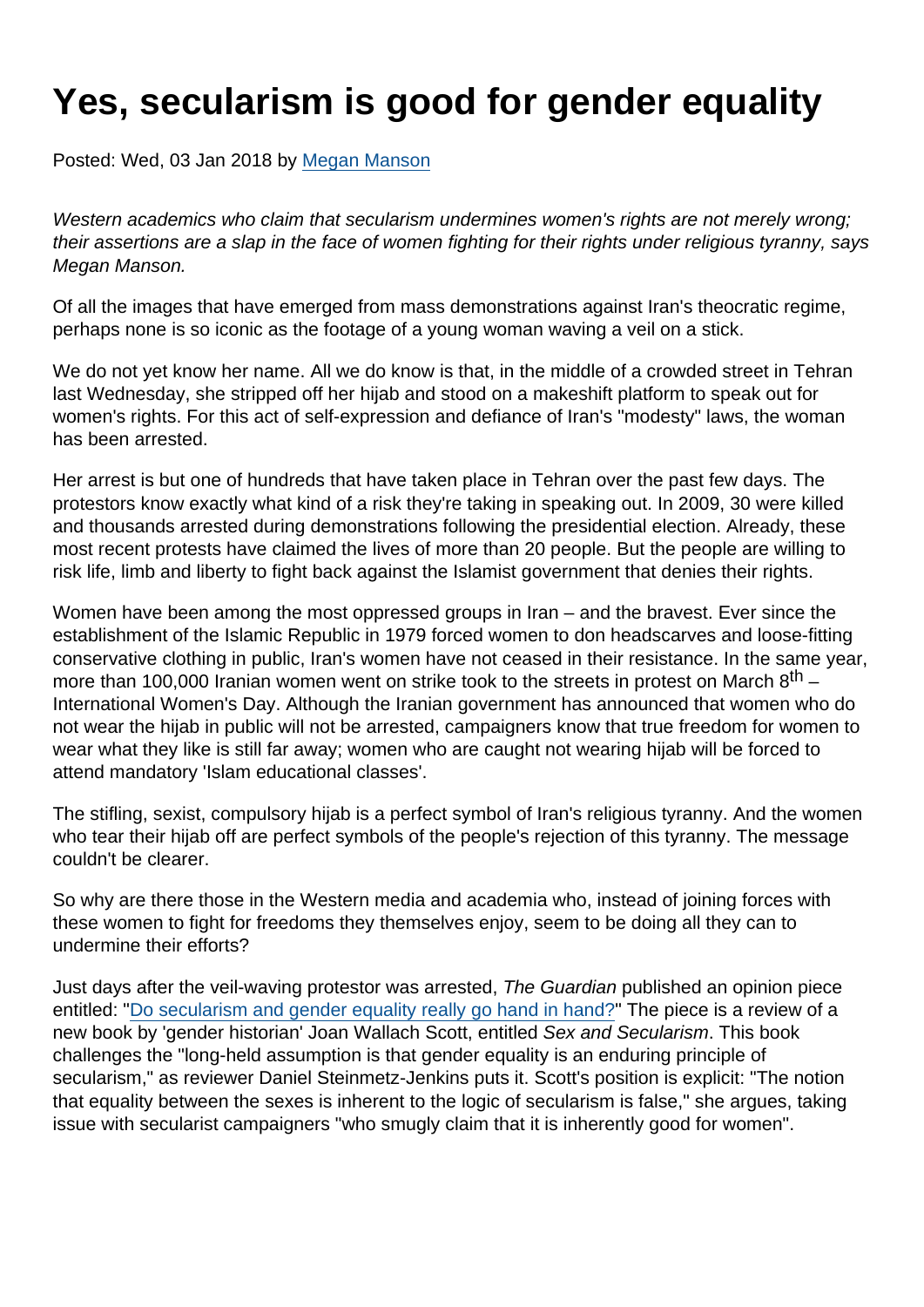Never mind that a pivotal figure in the [history of secularism](https://www.secularism.org.uk/history.html), women's rights campaigner Annie Besant, was prosecuted along with National Secular Society founder Charles Bradlaugh in 1877 for publishing a book on birth control. Or that secularists were among those jailed for supporting the suffragette cause in the 1900s. Or that secularists continue to be some of the [staunchest defenders](https://www.secularism.org.uk/opinion/2017/03/the-human-rights-of-women-and-secularism-go-hand-in-hand) [of women's rights](https://www.secularism.org.uk/opinion/2017/03/the-human-rights-of-women-and-secularism-go-hand-in-hand) from religious privilege, including their rights to [control their own reproduction](https://www.secularism.org.uk/reproductive-rights/), to receive [sex education](https://www.secularism.org.uk/sex-education/) free from religious censorship, to be fully [protected under UK law](https://www.secularism.org.uk/one-law-for-all/) rather than religious rulings, and to be spared from the barbaric cruelty of [female genital mutilation.](https://www.secularism.org.uk/religious-surgery/)

No, this history is apparently swept under the carpet. In Scott's view, secularism fails women because of "its inability to imagine gender equality and religious freedom outside the confines of secularism" and that Muslim women in the West are oppressed because they do not "buy into our neoliberal ways of life". It is telling that Sex and Secularism is [acclaimed](https://www.amazon.co.uk/Secularism-Public-Square-Wallach-Scott/dp/0691160643/) by Judith Butler, who has [described Hamas and Hezbollah](https://radicalarchives.org/2010/03/28/jbutler-on-hamas-hezbollah-israel-lobby/) as "progressive", and Joseph Massad, who views the promotion of liberal values such as feminism and LGBT rights as some sort of ["proselytisation and](https://www.amazon.co.uk/Islam-Liberalism-Joseph-Massad/dp/022637954X) [conversion"](https://www.amazon.co.uk/Islam-Liberalism-Joseph-Massad/dp/022637954X) conspiracy against Muslims.

To his credit, Steinmetz-Jenkins points out that Scott skips over historical ties of feminism with secularism, and that she "does not explain why today, self-identified religious communities are more supportive of legal inequality than secular ones". But his criticism of this book's "oversight", as he calls it, is lightweight. For the most part, his review is positive, lauding Scott for her "excellent observations" and saying that the book "must be praised for drawing attention to the history of secularism and gender inequality". He also asserts that "Scott's message is no doubt timely in light of the powerful effect of the #MeToo campaign, which should given [sic] anyone pause before boasting about the superior treatment of women in the secular west".

That Steinmetz-Jenkins equates the systemic deprivation of women's most basic rights under the name of religion with the #MeToo movement (which noticeably sidelined religiously-sanctioned abuse of women) is alarming. This, together with the acceptance of the idea that perhaps secularism really is anti-women, points to two deeply troubling issues in academic discourse regarding religion and state.

The first is that many academics and commentators seem so out of touch with reality that they fail to see the wood for the trees. If you honestly believe that it's a good idea to suggest that secularism is guilty of promoting gender inequality at the same time a woman in Iran gets arrested for removing her hijab, one has to wonder what planet you're on. Only someone privileged to be living in the luxury of a liberal democracy, far away from the brutality of theocratic tyranny, could possibly make such a tone-deaf and ill-timed statement. To suggest that fighting for secularism is to fight against feminism is a slap in the face of the Iranian activists.

The second, more sinister, issue is that such commentators are embracing a kind of Orwellian double-think, in which black is white, up is down, left is right. Perhaps it is mere fashionable contrarianism, an attempt to be edgy and provocative in order to appear forward-thinking. But if we start taking this kind of double-think seriously, one wonders how long it will be before society embraces the mantra: "War is peace, freedom is slavery, ignorance is strength, secularism is sexist".

[Discuss this on Facebook.](https://www.facebook.com/NationalSecularSociety/posts/1600478023353876)

Megan Manson